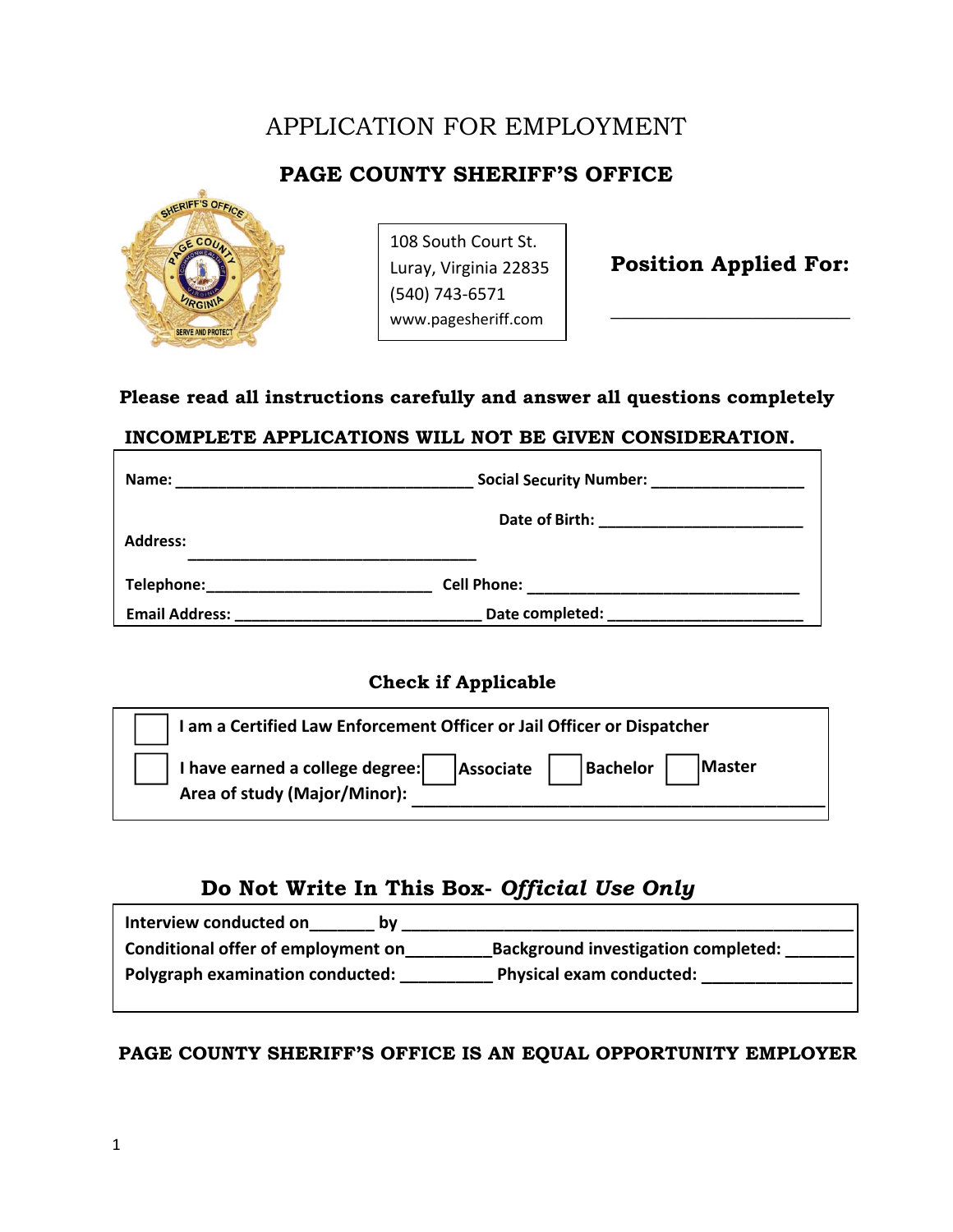### **EMPLOYMENT HISTORY**

| Please provide in reverse chronological order your work experience, beginning with your present        |
|--------------------------------------------------------------------------------------------------------|
| employment for at least the last ten years, (or more if you wish). You must account for all periods of |
| unemployment and military service. List all positions held, including military, part-time, summer and  |
| volunteer.                                                                                             |

| 1 Current Position Title:                                                             | Employer:                                            |
|---------------------------------------------------------------------------------------|------------------------------------------------------|
| Dates of Employment:                                                                  |                                                      |
| From:<br>To:<br>Month/Year<br>Month/Year                                              | Address:                                             |
| Full-Time<br>Part-time                                                                | Type of<br>Organization:<br>Immediate<br>Supervisor: |
| Last Salary: \$<br>per                                                                | Phone Number:                                        |
| Describe your duties, responsibilities, accomplishments and reason for leaving below: |                                                      |
|                                                                                       |                                                      |
|                                                                                       |                                                      |
|                                                                                       |                                                      |

| 2 Current Position Title:                                                             | Employer:                                                             |
|---------------------------------------------------------------------------------------|-----------------------------------------------------------------------|
| Dates of Employment:                                                                  |                                                                       |
| From:<br>To:<br>Month/Year<br>Month/Year                                              | Address:                                                              |
| Full-Time<br>Part-time<br>Last Salary: \$<br>per                                      | Type of<br>Organization:<br>Immediate<br>Supervisor:<br>Phone Number: |
| Describe your duties, responsibilities, accomplishments and reason for leaving below: |                                                                       |
|                                                                                       |                                                                       |
|                                                                                       |                                                                       |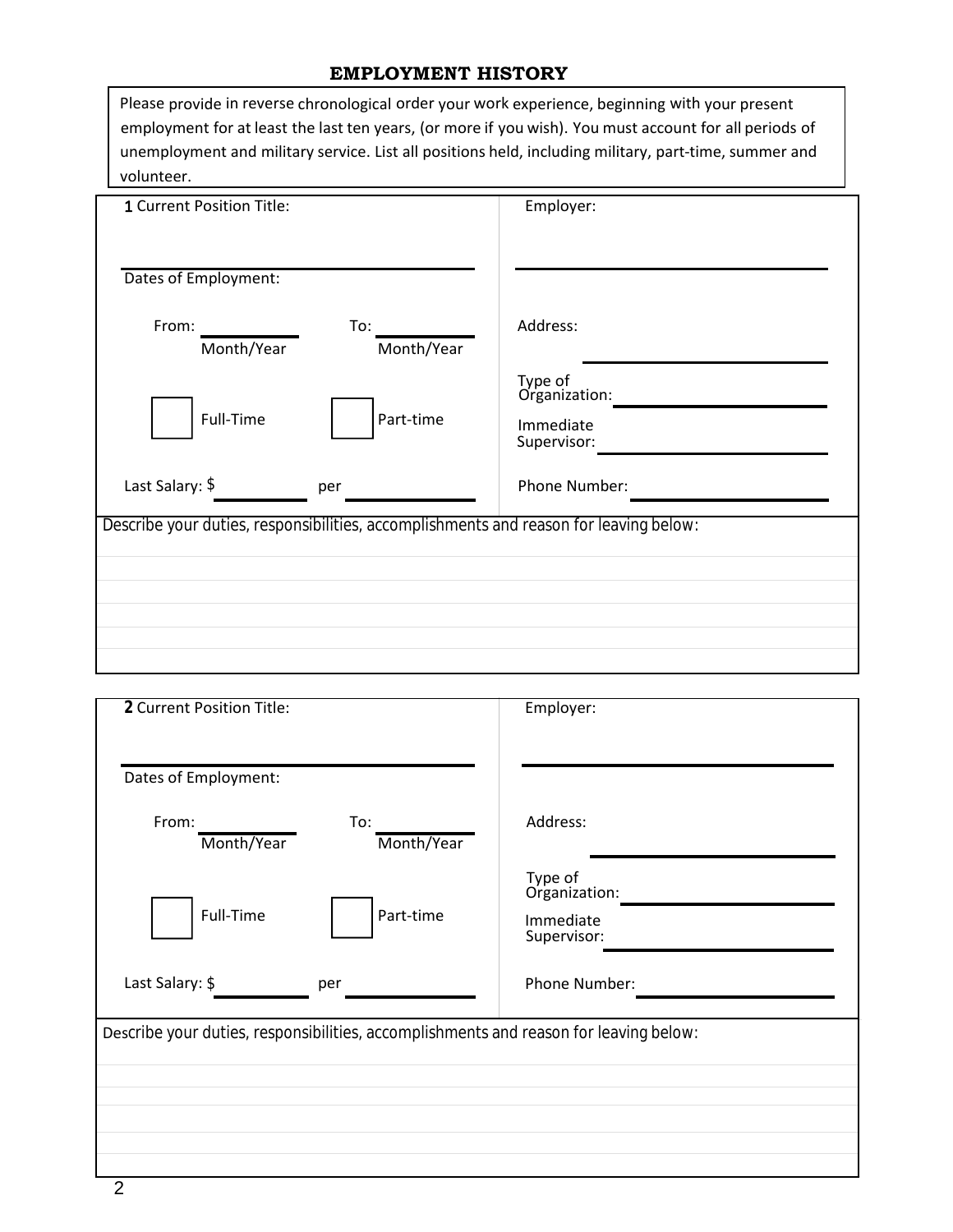| 3 Current Position Title:                                                             | Employer:                                            |
|---------------------------------------------------------------------------------------|------------------------------------------------------|
| Dates of Employment:                                                                  |                                                      |
| From:<br>To:<br>Month/Year<br>Month/Year                                              | Address:                                             |
| Full-Time<br>Part-time                                                                | Type of<br>Organization:<br>Immediate<br>Supervisor: |
| Last Salary: \$<br>per                                                                | Phone Number:                                        |
| Describe your duties, responsibilities, accomplishments and reason for leaving below: |                                                      |
|                                                                                       |                                                      |
|                                                                                       |                                                      |
|                                                                                       |                                                      |

### **EMPLOYMENT HISTORY CONT'D**

| 4 Current Position Title:                                                             | Employer:                                            |  |
|---------------------------------------------------------------------------------------|------------------------------------------------------|--|
| Dates of Employment:                                                                  |                                                      |  |
| From:<br>To:<br>Month/Year<br>Month/Year                                              | Address:                                             |  |
| Full-Time<br>Part-time                                                                | Type of<br>Organization:<br>Immediate<br>Supervisor: |  |
| Last Salary: \$<br>per                                                                | Phone Number:                                        |  |
| Describe your duties, responsibilities, accomplishments and reason for leaving below: |                                                      |  |
|                                                                                       |                                                      |  |
|                                                                                       |                                                      |  |
|                                                                                       |                                                      |  |

Use blank paper, if needed, to provide additional requested information for requested period. 3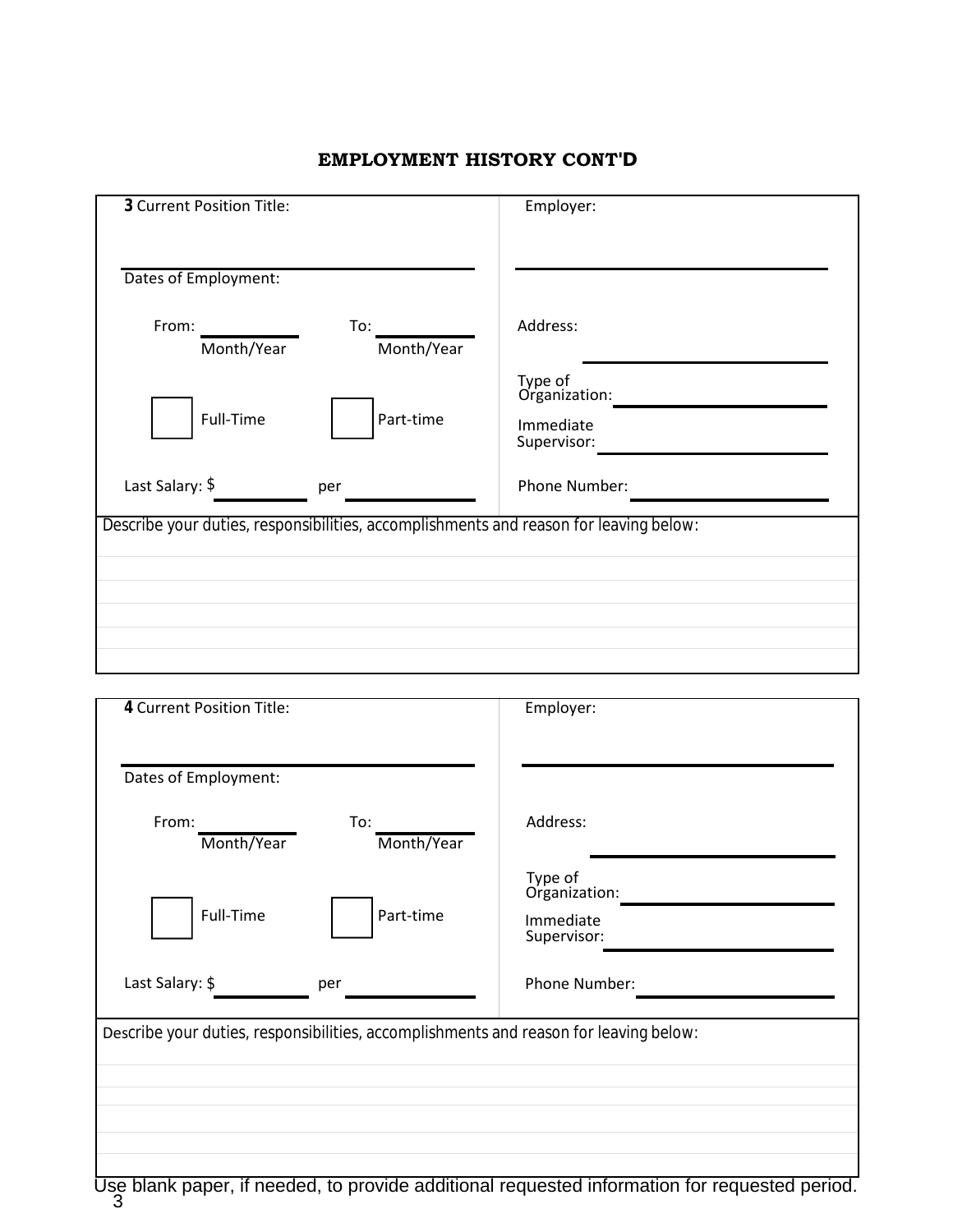| <b>EDUCATION</b>                                                                       |                         |                                                                                                          |                          |                                 |
|----------------------------------------------------------------------------------------|-------------------------|----------------------------------------------------------------------------------------------------------|--------------------------|---------------------------------|
| Did you graduate from High School?   $ Yes $ No If No, do you have a GED?<br>Yes<br>No |                         |                                                                                                          |                          |                                 |
|                                                                                        |                         |                                                                                                          |                          |                                 |
|                                                                                        |                         |                                                                                                          |                          |                                 |
|                                                                                        |                         | Phone Number: ___________________                                                                        |                          |                                 |
|                                                                                        |                         |                                                                                                          |                          |                                 |
|                                                                                        |                         | <b>TRAINING</b> (Complete if you have taken courses in business, trade, armed services, law enforcement, |                          |                                 |
| correspondence or night school)                                                        |                         |                                                                                                          |                          |                                 |
| <b>Other Training:</b>                                                                 |                         |                                                                                                          |                          |                                 |
| Name:                                                                                  |                         | <b>Location- City and State:</b>                                                                         | Type:                    |                                 |
|                                                                                        |                         |                                                                                                          |                          |                                 |
|                                                                                        |                         |                                                                                                          |                          |                                 |
|                                                                                        |                         |                                                                                                          |                          |                                 |
|                                                                                        |                         |                                                                                                          |                          |                                 |
|                                                                                        |                         | <b>ADVANCED EDUCATION: College, University, or Graduate School</b>                                       |                          |                                 |
| Name:                                                                                  |                         | Major/Minor                                                                                              |                          | <b>Credits Completed/Degree</b> |
|                                                                                        |                         |                                                                                                          |                          |                                 |
|                                                                                        |                         |                                                                                                          |                          |                                 |
|                                                                                        |                         |                                                                                                          |                          |                                 |
| <b>MILITARY SERVICE</b>                                                                |                         |                                                                                                          |                          |                                 |
|                                                                                        |                         | If male, have you registered with Selective Service System?                                              | Yes                      | No                              |
|                                                                                        |                         | Have you ever served in the Uniformed Services of the United States                                      |                          | Yes<br>No                       |
| Branch                                                                                 | <b>Dates of Service</b> | <b>Specialty Specialty</b>                                                                               | <b>Rank at Discharge</b> | <b>Type of Discharge</b>        |
|                                                                                        |                         |                                                                                                          |                          |                                 |
|                                                                                        |                         |                                                                                                          |                          |                                 |
|                                                                                        |                         |                                                                                                          |                          |                                 |
| Yes<br>Are you now a member of the Reserve or National Guard?<br>No                    |                         |                                                                                                          |                          |                                 |
| <b>Branch</b>                                                                          | Rank                    | <b>Specialty</b>                                                                                         |                          | <b>Location of Unit</b>         |
|                                                                                        |                         |                                                                                                          |                          |                                 |
|                                                                                        |                         |                                                                                                          |                          |                                 |
|                                                                                        |                         |                                                                                                          |                          |                                 |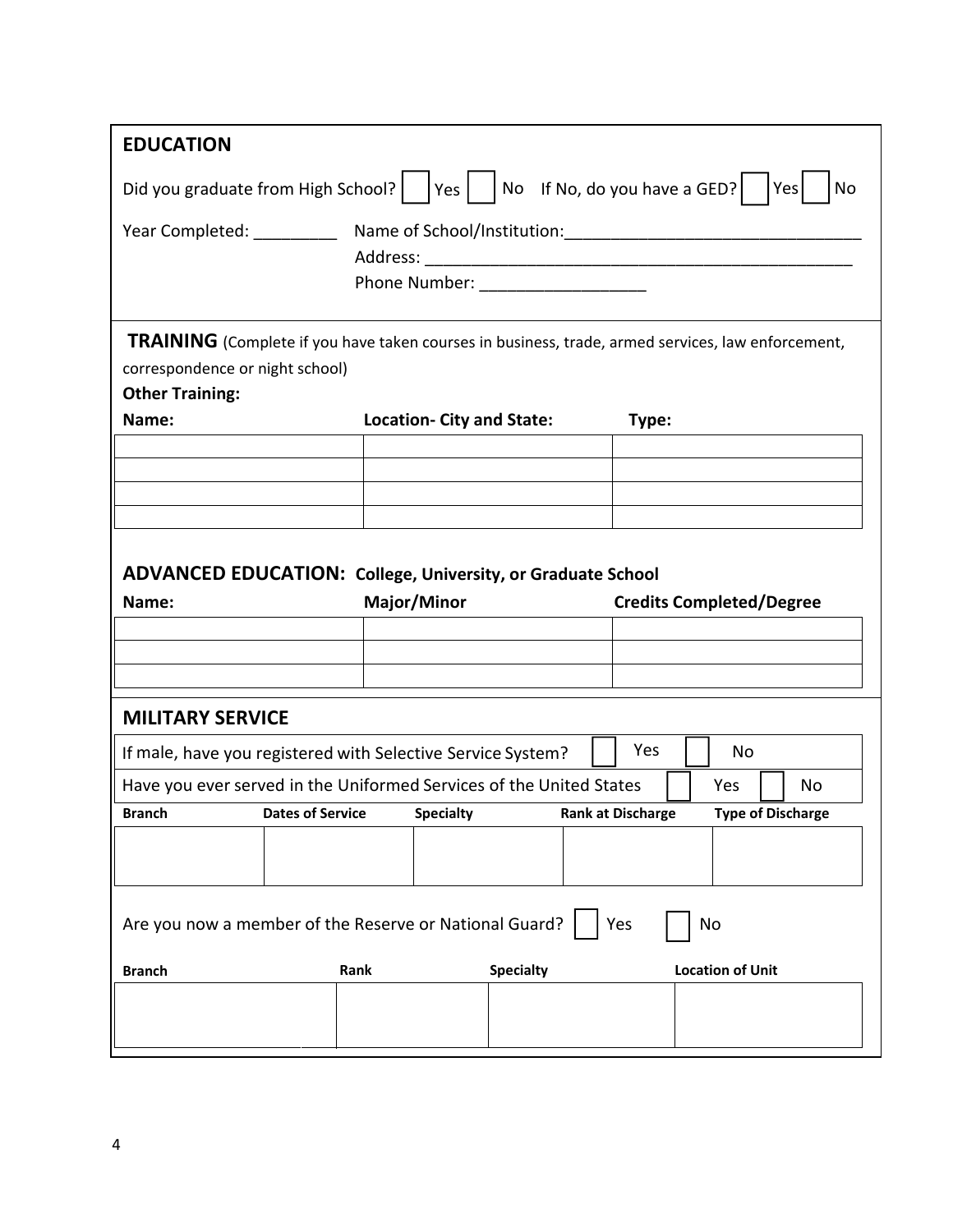#### **RESIDENCES**

Please provide in reverse chronological order your residence information, beginning with your current residence for at least the last ten years, (or more if you wish). You must account for all periods of time.

| <b>DATES AT RESIDENCE</b><br><b>ADDRESS</b> |  |
|---------------------------------------------|--|
|                                             |  |
|                                             |  |
|                                             |  |
|                                             |  |

## **IF ADDITIONAL SPACE IS NEEDED RECORD REQUESTED INFORMATION ON A BLANK SHEET OF PAPER AND ATTACH.**

### **FAMILY DATA**

| <b>Relationship &amp; Name</b> | <b>Present Address</b> | Date of Birth |
|--------------------------------|------------------------|---------------|
| (Father)                       |                        |               |
| (Mother)                       |                        |               |
| (Spouse)                       |                        |               |
| (Children)                     |                        |               |
|                                |                        |               |
|                                |                        |               |
|                                |                        |               |

| <b>MARITAL DATA</b>                                                                                          |                   |                            |                        |  |
|--------------------------------------------------------------------------------------------------------------|-------------------|----------------------------|------------------------|--|
| <b>Current Marital Status:</b>                                                                               | Married<br>Single | Legally Separated          | Widowed<br>Divorced    |  |
| If Legally Separated or Divorced, list:                                                                      |                   |                            |                        |  |
| Name of spouse                                                                                               | Address           | Date of Divorce/Separation | Court granting divorce |  |
| Is there any court decree/divorce agreement mandating alimony/child support?<br>Yes<br>No<br>If yes explain: |                   |                            |                        |  |
|                                                                                                              |                   |                            |                        |  |
|                                                                                                              |                   |                            |                        |  |

ī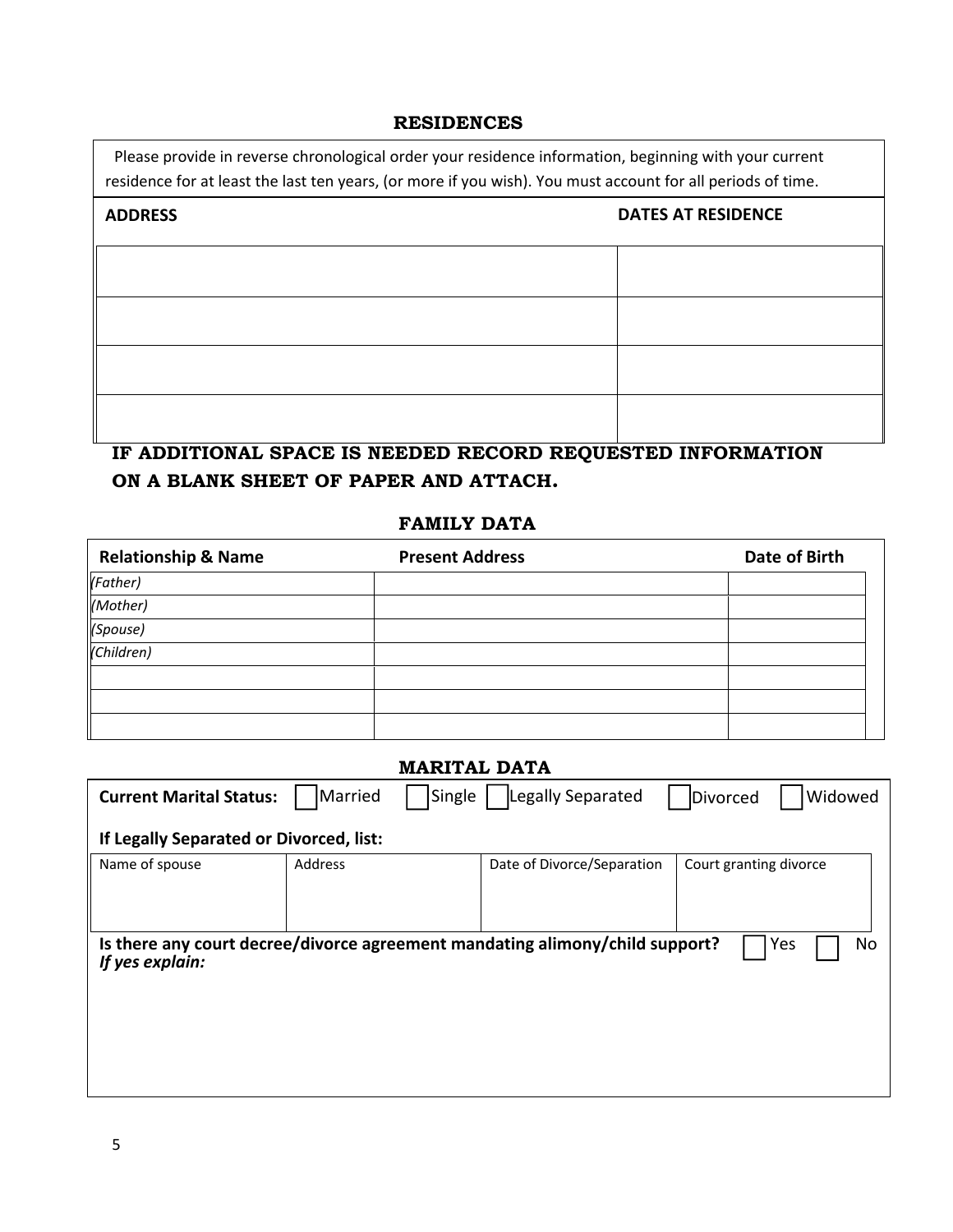### **CREDIT HISTORY**

- 1. Have you ever filed a petition under any chapter of the bankruptcy code?
- 2. Have you ever had your wages garnished or anything repossessed?
- 3. Have you ever had a lien placed upon your property for failing to pay taxes?
- 4. Do you have any judgments against you which you have not paid?
- 5. Are you currently more than 120 days delinquent on any debt?
- 6. Have you ever been significantly delinquent on any debt?

**If any above question was answered with yes explain below:**

# \_\_\_\_\_\_\_\_\_\_\_\_\_\_\_\_\_\_\_\_\_\_\_\_\_\_\_\_\_\_\_\_\_\_\_\_\_\_\_\_\_\_\_\_\_\_\_\_\_\_\_\_\_\_\_\_\_\_\_\_\_\_\_\_\_\_\_\_\_\_\_\_\_\_\_\_\_\_\_\_\_\_ \_\_\_\_\_\_\_\_\_\_\_\_\_\_\_\_\_\_\_\_\_\_\_\_\_\_\_\_\_\_\_\_\_\_\_\_\_\_\_\_\_\_\_\_\_\_\_\_\_\_\_\_\_\_\_\_\_\_\_\_\_\_\_\_\_\_\_\_\_\_\_\_\_\_\_\_\_\_\_\_\_\_ \_\_\_\_\_\_\_\_\_\_\_\_\_\_\_\_\_\_\_\_\_\_\_\_\_\_\_\_\_\_\_\_\_\_\_\_\_\_\_\_\_\_\_\_\_\_\_\_\_\_\_\_\_\_\_\_\_\_\_\_\_\_\_\_\_\_\_\_\_\_\_\_\_\_\_\_\_\_\_\_\_\_ \_\_\_\_\_\_\_\_\_\_\_\_\_\_\_\_\_\_\_\_\_\_\_\_\_\_\_\_\_\_\_\_\_\_\_\_\_\_\_\_\_\_\_\_\_\_\_\_\_\_\_\_\_\_\_\_\_\_\_\_\_\_\_\_\_\_\_\_\_\_\_\_\_\_\_\_\_\_\_\_\_\_ \_\_\_\_\_\_\_\_\_\_\_\_\_\_\_\_\_\_\_\_\_\_\_\_\_\_\_\_\_\_\_\_\_\_\_\_\_\_\_\_\_\_\_\_\_\_\_\_\_\_\_\_\_\_\_\_\_\_\_\_\_\_\_\_\_\_\_\_\_\_\_\_\_\_\_\_\_\_\_\_\_\_ \_\_\_\_\_\_\_\_\_\_\_\_\_\_\_\_\_\_\_\_\_\_\_\_\_\_\_\_\_\_\_\_\_\_\_\_\_\_\_\_\_\_\_\_\_\_\_\_\_\_\_\_\_\_\_\_\_\_\_\_\_\_\_\_\_\_\_\_\_\_\_\_\_\_\_\_\_\_\_\_\_\_

| <b>Dates Known</b> | <b>Name &amp; Relationship</b> | <b>Address</b> | Telephone Number |
|--------------------|--------------------------------|----------------|------------------|
| 1.                 |                                |                |                  |
|                    |                                |                |                  |
| 2.                 |                                |                |                  |
|                    |                                |                |                  |
| 3.                 |                                |                |                  |
|                    |                                |                |                  |
| 4.                 |                                |                |                  |
|                    |                                |                |                  |
| 5.                 |                                |                |                  |
|                    |                                |                |                  |

## **CHARACTER REFERENCES** *(DO NOT LIST RELATIVES)*

Use additional blank paper to provide additional references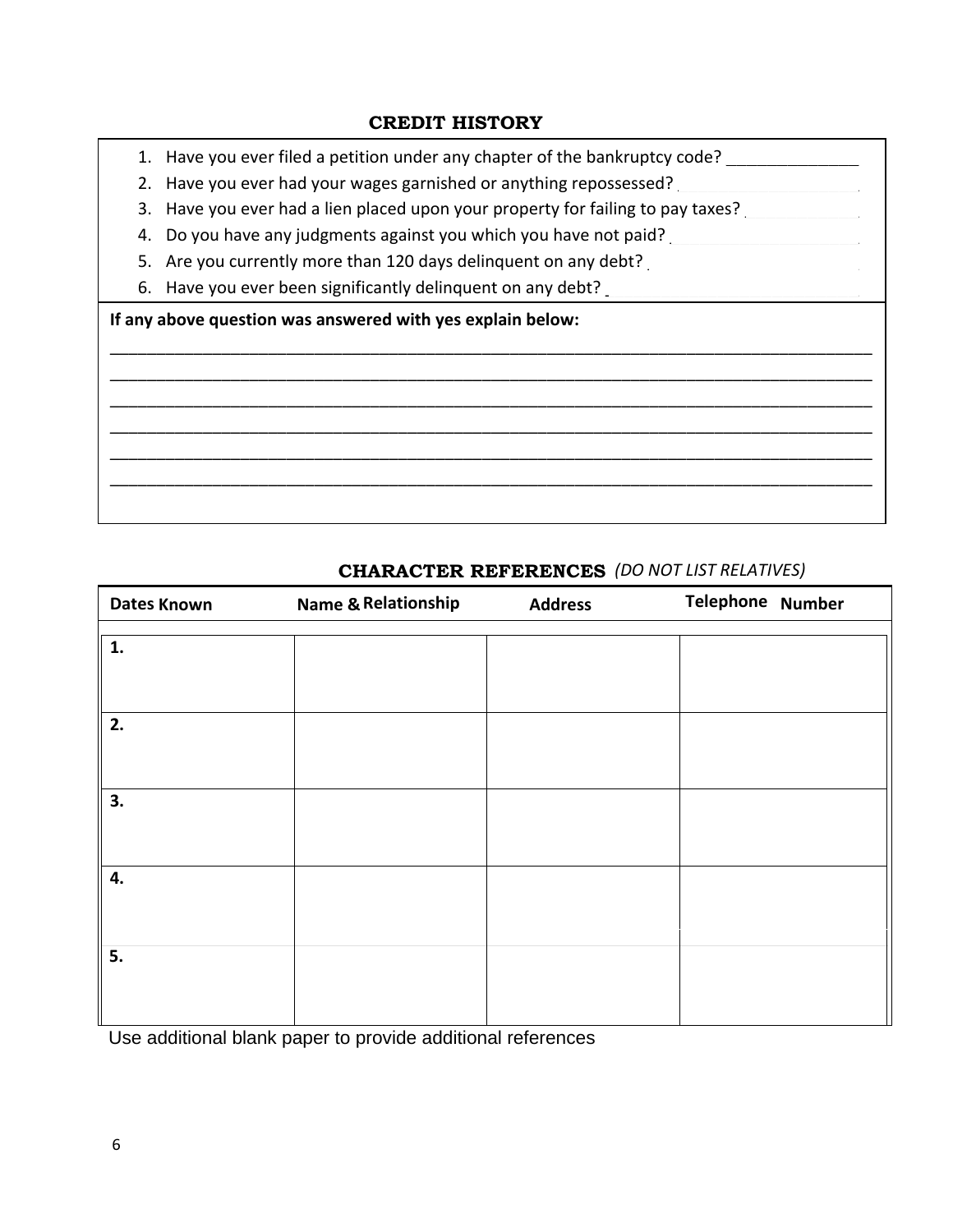### **SPECIAL SKILLS**

List any special training you have received and any specialized skills you possess that would be applicable to the position for which you are applying that have not been documented elsewhere in this application.

\_\_\_\_\_\_\_\_\_\_\_\_\_\_\_\_\_\_\_\_\_\_\_\_\_\_\_\_\_\_\_\_\_\_\_\_\_\_\_\_\_\_\_\_\_\_\_\_\_\_\_\_\_\_\_\_\_\_\_\_\_\_\_\_\_\_\_\_\_\_\_\_\_\_\_\_\_\_\_\_\_\_\_\_\_\_\_\_\_\_ \_\_\_\_\_\_\_\_\_\_\_\_\_\_\_\_\_\_\_\_\_\_\_\_\_\_\_\_\_\_\_\_\_\_\_\_\_\_\_\_\_\_\_\_\_\_\_\_\_\_\_\_\_\_\_\_\_\_\_\_\_\_\_\_\_\_\_\_\_\_\_\_\_\_\_\_\_\_\_\_\_\_\_\_\_\_\_\_\_\_ \_\_\_\_\_\_\_\_\_\_\_\_\_\_\_\_\_\_\_\_\_\_\_\_\_\_\_\_\_\_\_\_\_\_\_\_\_\_\_\_\_\_\_\_\_\_\_\_\_\_\_\_\_\_\_\_\_\_\_\_\_\_\_\_\_\_\_\_\_\_\_\_\_\_\_\_\_\_\_\_\_\_\_\_\_\_\_\_\_\_ \_\_\_\_\_\_\_\_\_\_\_\_\_\_\_\_\_\_\_\_\_\_\_\_\_\_\_\_\_\_\_\_\_\_\_\_\_\_\_\_\_\_\_\_\_\_\_\_\_\_\_\_\_\_\_\_\_\_\_\_\_\_\_\_\_\_\_\_\_\_\_\_\_\_\_\_\_\_\_\_\_\_\_\_\_\_\_\_\_\_ \_\_\_\_\_\_\_\_\_\_\_\_\_\_\_\_\_\_\_\_\_\_\_\_\_\_\_\_\_\_\_\_\_\_\_\_\_\_\_\_\_\_\_\_\_\_\_\_\_\_\_\_\_\_\_\_\_\_\_\_\_\_\_\_\_\_\_\_\_\_\_\_\_\_\_\_\_\_\_\_\_\_\_\_\_\_\_\_\_\_ \_\_\_\_\_\_\_\_\_\_\_\_\_\_\_\_\_\_\_\_\_\_\_\_\_\_\_\_\_\_\_\_\_\_\_\_\_\_\_\_\_\_\_\_\_\_\_\_\_\_\_\_\_\_\_\_\_\_\_\_\_\_\_\_\_\_\_\_\_\_\_\_\_\_\_\_\_\_\_\_\_\_\_\_\_\_\_\_\_\_ \_\_\_\_\_\_\_\_\_\_\_\_\_\_\_\_\_\_\_\_\_\_\_\_\_\_\_\_\_\_\_\_\_\_\_\_\_\_\_\_\_\_\_\_\_\_\_\_\_\_\_\_\_\_\_\_\_\_\_\_\_\_\_\_\_\_\_\_\_\_\_\_\_\_\_\_\_\_\_\_\_\_\_\_\_\_\_\_\_\_ \_\_\_\_\_\_\_\_\_\_\_\_\_\_\_\_\_\_\_\_\_\_\_\_\_\_\_\_\_\_\_\_\_\_\_\_\_\_\_\_\_\_\_\_\_\_\_\_\_\_\_\_\_\_\_\_\_\_\_\_\_\_\_\_\_\_\_\_\_\_\_\_\_\_\_\_\_\_\_\_\_\_\_\_\_\_\_\_\_\_

#### **Computer Proficiency:**

- 1. Have you received any formal instruction on the use/operation of computers?
- 2. Do you have a computer in your home or open access at another location?  $\overline{\text{Other}}$
- 3. Do you have an email address? If so please list;
- 4. How often do you access the internet? The stimes per
- 5. Do you belong to any computer social networking sites i.e. Facebook, MySpace, etc.

### **LAW ENFORCEMENT INTERACTIONS**

#### **Regardless of the outcome have you ever been:**

- 1. arrested for any violation of the law?
- 2. charged for any violation of the law?
- 3. cited for any violation of the law?
- 4. investigated by any law enforcement agency?
- 5. detained by any law enforcement officer?

**If you answered yes to any of the above questions explain in detail the date, reason or charge, name and location of law enforcement agency as well as the final disposition and or penalty.**

\_\_\_\_\_\_\_\_\_\_\_\_\_\_\_\_\_\_\_\_\_\_\_\_\_\_\_\_\_\_\_\_\_\_\_\_\_\_\_\_\_\_\_\_\_\_\_\_\_\_\_\_\_\_\_\_\_\_\_\_\_\_\_\_\_\_\_\_\_\_\_\_\_\_\_\_\_\_\_\_\_\_\_\_\_\_\_\_\_\_ \_\_\_\_\_\_\_\_\_\_\_\_\_\_\_\_\_\_\_\_\_\_\_\_\_\_\_\_\_\_\_\_\_\_\_\_\_\_\_\_\_\_\_\_\_\_\_\_\_\_\_\_\_\_\_\_\_\_\_\_\_\_\_\_\_\_\_\_\_\_\_\_\_\_\_\_\_\_\_\_\_\_\_\_\_\_\_\_\_\_ \_\_\_\_\_\_\_\_\_\_\_\_\_\_\_\_\_\_\_\_\_\_\_\_\_\_\_\_\_\_\_\_\_\_\_\_\_\_\_\_\_\_\_\_\_\_\_\_\_\_\_\_\_\_\_\_\_\_\_\_\_\_\_\_\_\_\_\_\_\_\_\_\_\_\_\_\_\_\_\_\_\_\_\_\_\_\_\_\_\_ \_\_\_\_\_\_\_\_\_\_\_\_\_\_\_\_\_\_\_\_\_\_\_\_\_\_\_\_\_\_\_\_\_\_\_\_\_\_\_\_\_\_\_\_\_\_\_\_\_\_\_\_\_\_\_\_\_\_\_\_\_\_\_\_\_\_\_\_\_\_\_\_\_\_\_\_\_\_\_\_\_\_\_\_\_\_\_\_\_\_ \_\_\_\_\_\_\_\_\_\_\_\_\_\_\_\_\_\_\_\_\_\_\_\_\_\_\_\_\_\_\_\_\_\_\_\_\_\_\_\_\_\_\_\_\_\_\_\_\_\_\_\_\_\_\_\_\_\_\_\_\_\_\_\_\_\_\_\_\_\_\_\_\_\_\_\_\_\_\_\_\_\_\_\_\_\_\_\_\_\_ \_\_\_\_\_\_\_\_\_\_\_\_\_\_\_\_\_\_\_\_\_\_\_\_\_\_\_\_\_\_\_\_\_\_\_\_\_\_\_\_\_\_\_\_\_\_\_\_\_\_\_\_\_\_\_\_\_\_\_\_\_\_\_\_\_\_\_\_\_\_\_\_\_\_\_\_\_\_\_\_\_\_\_\_\_\_\_\_\_\_ \_\_\_\_\_\_\_\_\_\_\_\_\_\_\_\_\_\_\_\_\_\_\_\_\_\_\_\_\_\_\_\_\_\_\_\_\_\_\_\_\_\_\_\_\_\_\_\_\_\_\_\_\_\_\_\_\_\_\_\_\_\_\_\_\_\_\_\_\_\_\_\_\_\_\_\_\_\_\_\_\_\_\_\_\_\_\_\_\_\_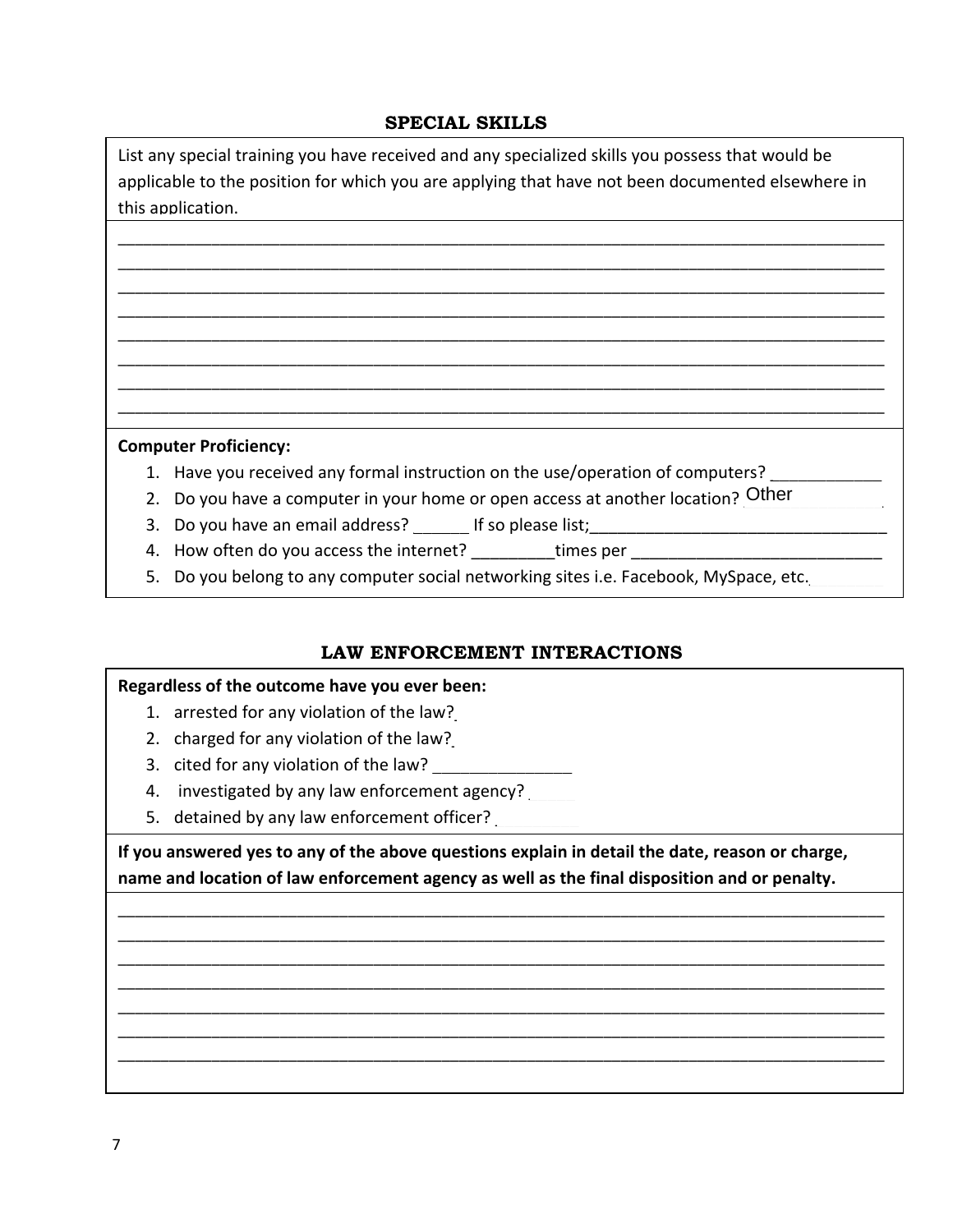### **PERSONAL HISTORY**

1. Do you have a valid driver's license? State of issue:

- 2. May inquiry be made of your present employer?
- 3. Is there any reason you cannot perform the duties of the position applied for?
- 4. Have you ever applied to any law enforcement agency and been rejected?
- 5. Have you ever tried, used or possessed any narcotic, depressant, stimulant, hallucinogen or mind altering substance even one time or on an experimental basis, except as prescribed by a licensed health care provider?
- 6. Have you ever been involved in the illegal purchase, manufacture, transportation, production, or sale of any drug?
- 7. Have you ever misused or abused any drug prescribed by a licensed health care provider for yourself or someone else?
- 8. Has the misuse or abuse of alcoholic beverages ever resulted in your loss of job, disciplinary action or arrest by the police?

## **If you answered yes to any of the above questions explain in detail below.**

\_\_\_\_\_\_\_\_\_\_\_\_\_\_\_\_\_\_\_\_\_\_\_\_\_\_\_\_\_\_\_\_\_\_\_\_\_\_\_\_\_\_\_\_\_\_\_\_\_\_\_\_\_\_\_\_\_\_\_\_\_\_\_\_\_\_\_\_\_\_\_\_\_\_\_\_\_\_\_\_\_\_\_\_\_\_\_\_\_\_ \_\_\_\_\_\_\_\_\_\_\_\_\_\_\_\_\_\_\_\_\_\_\_\_\_\_\_\_\_\_\_\_\_\_\_\_\_\_\_\_\_\_\_\_\_\_\_\_\_\_\_\_\_\_\_\_\_\_\_\_\_\_\_\_\_\_\_\_\_\_\_\_\_\_\_\_\_\_\_\_\_\_\_\_\_\_\_\_\_\_ \_\_\_\_\_\_\_\_\_\_\_\_\_\_\_\_\_\_\_\_\_\_\_\_\_\_\_\_\_\_\_\_\_\_\_\_\_\_\_\_\_\_\_\_\_\_\_\_\_\_\_\_\_\_\_\_\_\_\_\_\_\_\_\_\_\_\_\_\_\_\_\_\_\_\_\_\_\_\_\_\_\_\_\_\_\_\_\_\_\_

## **ORGANIZATIONS**

**Have you ever been affiliated with any organization, association, movement, group, or combination of persons which:**

- 1. Advocates the overthrow of our constitutional form of government? \_\_\_\_\_\_\_\_\_\_\_
- 2. Advocates or approves the commission of acts of force, violence, coercion, or intimidation to deny persons their rights under the Constitution of the United States or the Commonwealth of Virginia?
- 3. Seeks to alter the form of government of the United States, or any state thereof, by force, violence or other unconstitutional means?
- 4. Advocates or engages in the disruption or halting of the U.S. or state government activities through force, violence, or infiltration of the government service?

\_\_\_\_\_\_\_\_\_\_\_\_\_\_\_\_\_\_\_\_\_\_\_\_\_\_\_\_\_\_\_\_\_\_\_\_\_\_\_\_\_\_\_\_\_\_\_\_\_\_\_\_\_\_\_\_\_\_\_\_\_\_\_\_\_\_\_\_\_\_\_\_\_\_\_\_\_\_\_\_\_\_\_\_\_\_\_\_\_\_ \_\_\_\_\_\_\_\_\_\_\_\_\_\_\_\_\_\_\_\_\_\_\_\_\_\_\_\_\_\_\_\_\_\_\_\_\_\_\_\_\_\_\_\_\_\_\_\_\_\_\_\_\_\_\_\_\_\_\_\_\_\_\_\_\_\_\_\_\_\_\_\_\_\_\_\_\_\_\_\_\_\_\_\_\_\_\_\_\_\_

## **If you answered yes to any of the above questions explain in detail below.**

**Name of Applicant:\_\_\_\_\_\_\_\_\_\_\_\_\_\_\_\_ Signature:\_\_\_\_\_\_\_\_\_\_\_\_\_\_\_\_\_ Date:**  \_\_\_\_\_\_\_\_\_\_\_\_\_\_\_\_\_\_\_\_\_\_\_\_\_\_\_\_\_\_\_\_\_\_\_\_\_\_\_\_\_\_\_\_\_\_\_\_\_\_\_\_\_\_\_\_\_\_\_\_\_\_\_\_\_\_\_\_\_\_\_\_\_\_\_\_\_\_\_\_\_\_\_\_\_\_\_\_\_\_